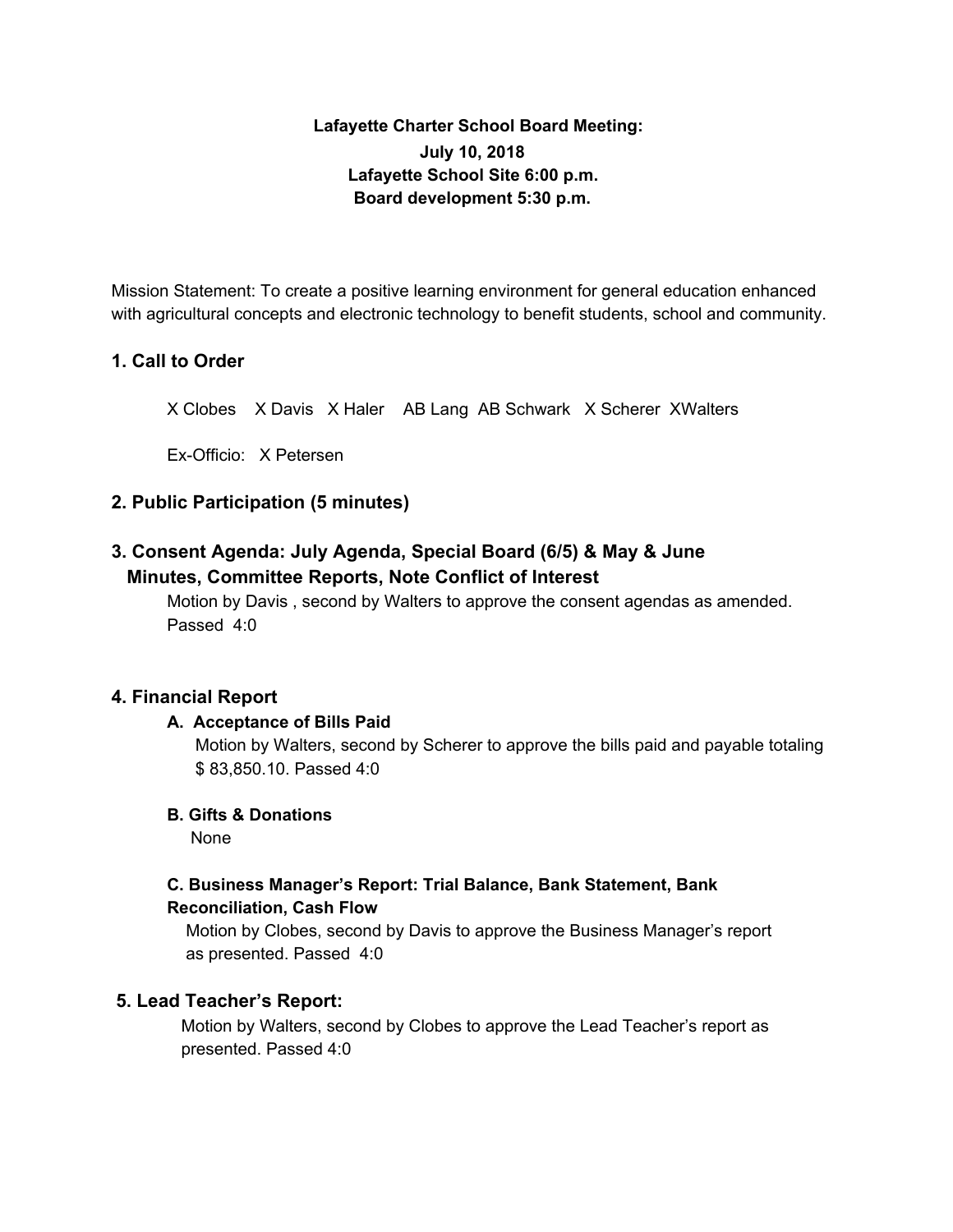#### **6. New Business**

**A. Designation of Identified Official with Authority for the MDE External User Access Recertification System**

**The Minnesota Department of Education (MDE) requires that school districts annually designate an Identified Official with Authority to comply with State Access Control Security Standard 1.0 which states that all user access rights to Minnesota state systems must be reviewed and recertified at least annually. The Identified Official with Authority will assign job duties and authorize external user access to MDE secure systems for their local education agency (LEA). The Director recommends the Board authorize Natasha Petersen to act as the Identified Official with Authority (IOwA) for the Lafayette Public Charter School 4050-07.**

Motion byClobes, second by Davis to approve Natasha Petersen as the Identified Official with Authority. Passed 4:0

#### **B. Professional Board Development Calendar 18/19**

Motion by Davis, second by Walters to approve the professional board development calendar for 18/19. Passed 4:0

#### **C. Meal Prices and Fees for 18/19**

Motion by Clobes,second by Walters to approve the meal prices and fees for the 2018/19 school year as presented. Passed 4:0 Lunch: Student- \$2.75, Adult- \$3.65, Extra Milk- \$0.40 Breakfast: Student- \$1.55, Adult- \$1.75, Extra Milk- \$0.40

#### **D. Annual Designation**

Motion by Davis, second by Clobes to designate the Lafayette Ledger as the official newspaper, Citizens Bank Minnesota as the depository for funds, Nicollet County Public Health as the school health official, and Lindsey Heine as the person authorized to make electronic fund transfers. Passed 4:0

#### **E. Transportation Contract**

Motion by Walters, second by Scherer to accept the bus contract from New Ulm Bus Lines for the 2018-2021 school years as presented. Passed 4:0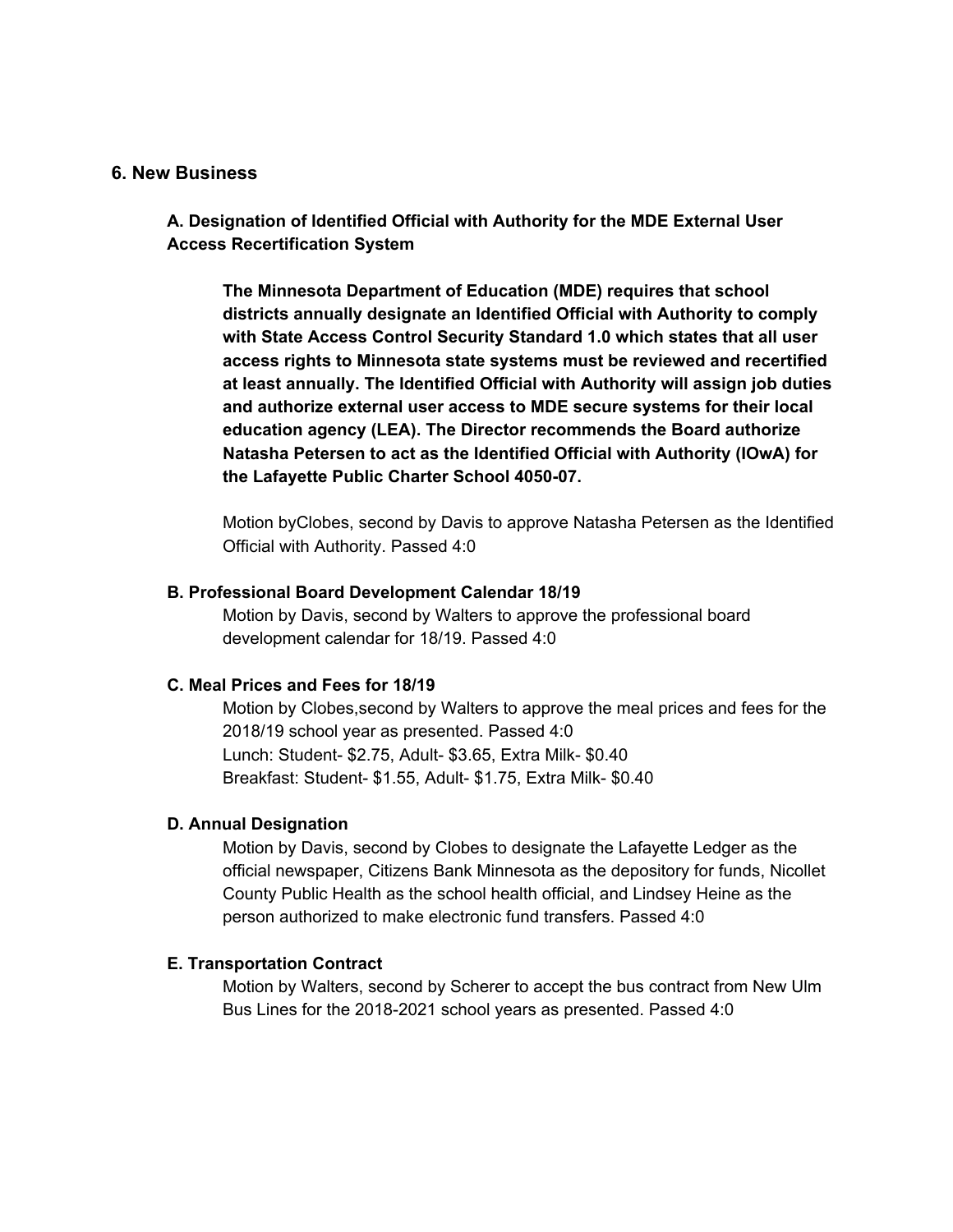### **F. Personnel Recommendation**

Motion by Clobes, second by Walters to accept the hiring of Adam Slander for the Physical Education position for the 2018-2019 school year. Passed 4:0

### **Old Business**

### **A. Salary Request**

Proposal made by faculty- Discussion and possible motion for teacher salary increase. This was tabled for the August meeting.

### **Dashboards**

- **1. Enrollment - 111 students**
- **2. Testing- None**
- **3. Character Education- None**
- **4. LCS Values Update- We read Trust,Teamwork and Relationships**

# **Next meeting: Tuesday, August 14 @ 6pm- Lafayette Charter School - Board Development at 5:30pm**

## **7. Meeting Adjournment**

Motion by Walters, second by Clobes to adjourn the meeting at 6:32 p.m. Passed 4:0

Respectfully submitted, Shawn Scherer, Clerk